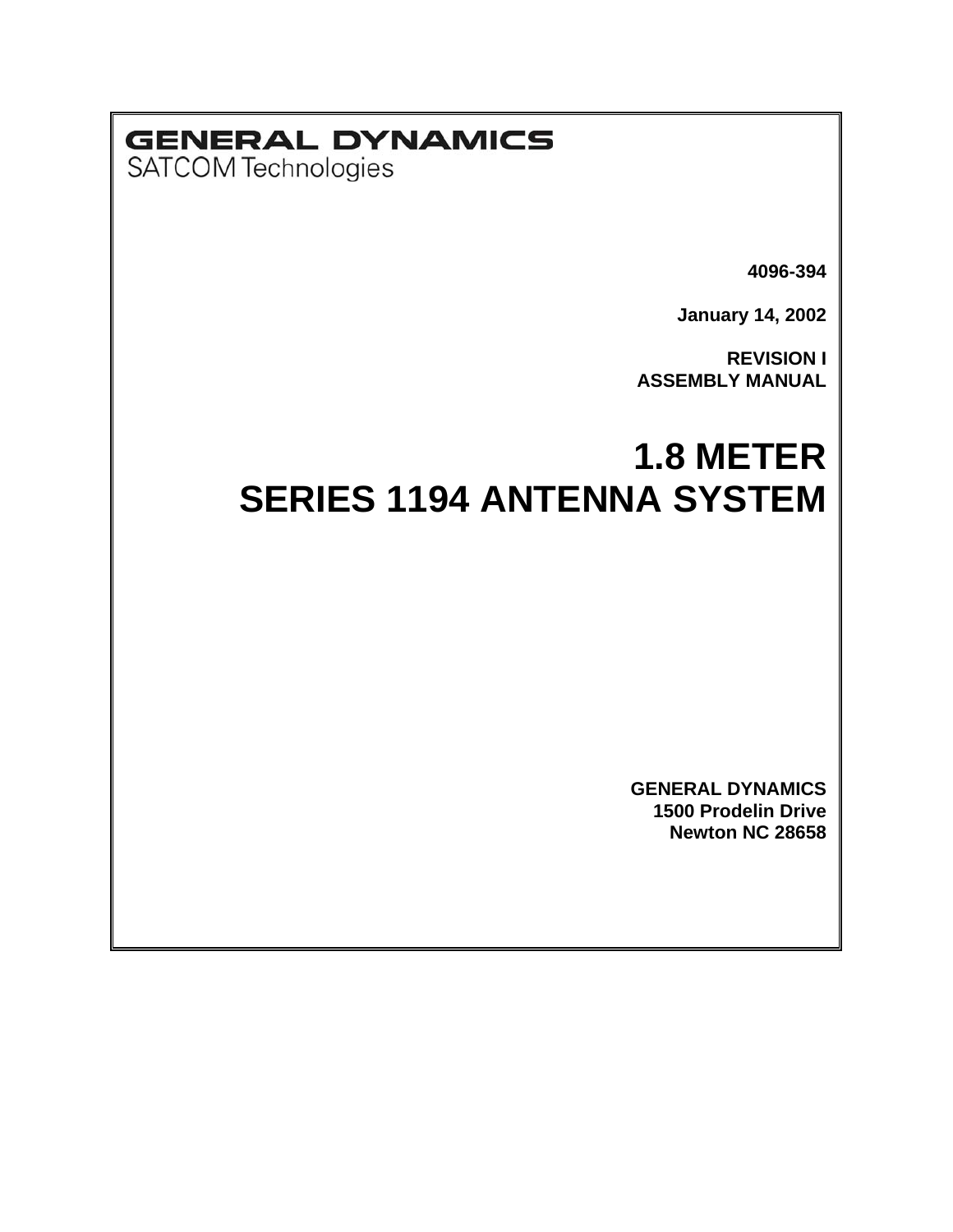# **1.8 METER SERIES 1194 ANTENNA SYSTEM**

|      | Revise Cut Screws callout from 8 to 6 Pg 10                    | 8/4/08      | <b>RAH</b>      |
|------|----------------------------------------------------------------|-------------|-----------------|
| H    | Rev HDWE 8043-032 to 8043-036                                  | 5/19/08     | <b>RAH</b>      |
| G    | <b>Revise Address</b>                                          | 1/14/02     | <b>RAH</b>      |
| F    | Revise Flat washers to 8                                       | 5/15/01     | <b>RAH</b>      |
| E    | Revised part list on page 8                                    | 1/22/99     | <b>RAH</b>      |
| D    | Revise Step 9 Pg. 12. $\frac{3}{4}$ " was $\frac{1}{2}$ " nut. | 03/26/98    | <b>PGW</b>      |
| C    | Revised It. $5 - pg. 8$ , was 8033-012                         | 11/05/97    | <b>PGW</b>      |
| B    | Updated                                                        | 04/21/97    | <b>PGW</b>      |
| A    | Revised Page #19                                               | 10/03/95    | R. Frye         |
|      | <b>ORIGINAL RELEASE</b>                                        | 02/02/95    | R. Frye         |
| REV. | <b>DESCRIPTION</b>                                             | <b>DATE</b> | <b>APPROVED</b> |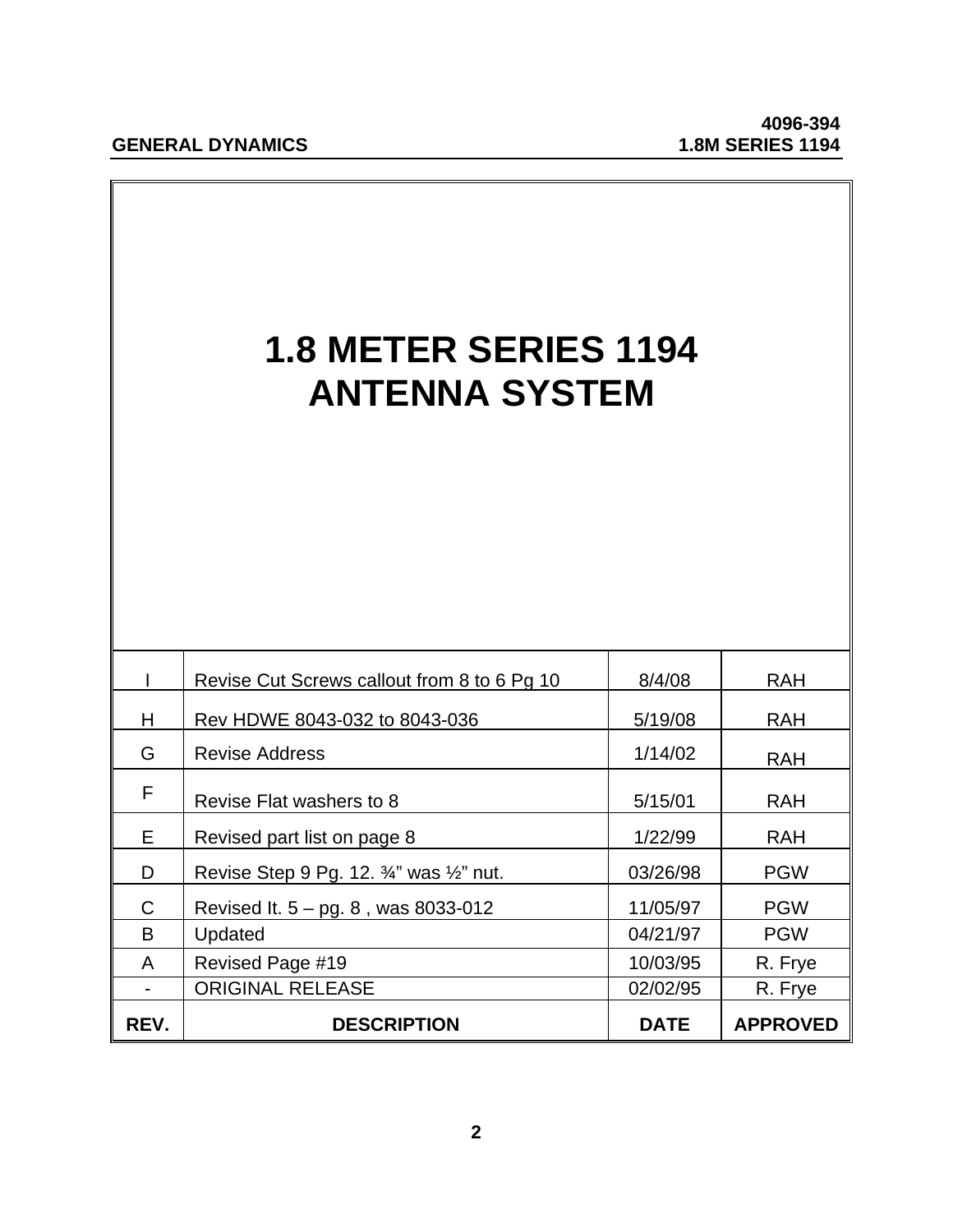# **1.8M SERIES 1194 ANTENNA SYSTEM**

# **TABLE OF CONTENTS**

| <b>SECTION I</b> |  |
|------------------|--|
| 1.0              |  |
| 1.1              |  |
| 1.2              |  |
| 1.3              |  |
| 1.4              |  |
| 1.5              |  |
| 1.6              |  |
|                  |  |
|                  |  |
| 2.0              |  |
| 2.1              |  |
|                  |  |
|                  |  |
|                  |  |
|                  |  |
|                  |  |
| 4.0              |  |
| 4.1              |  |
| 4.2              |  |
| 4.3              |  |
| 4.4              |  |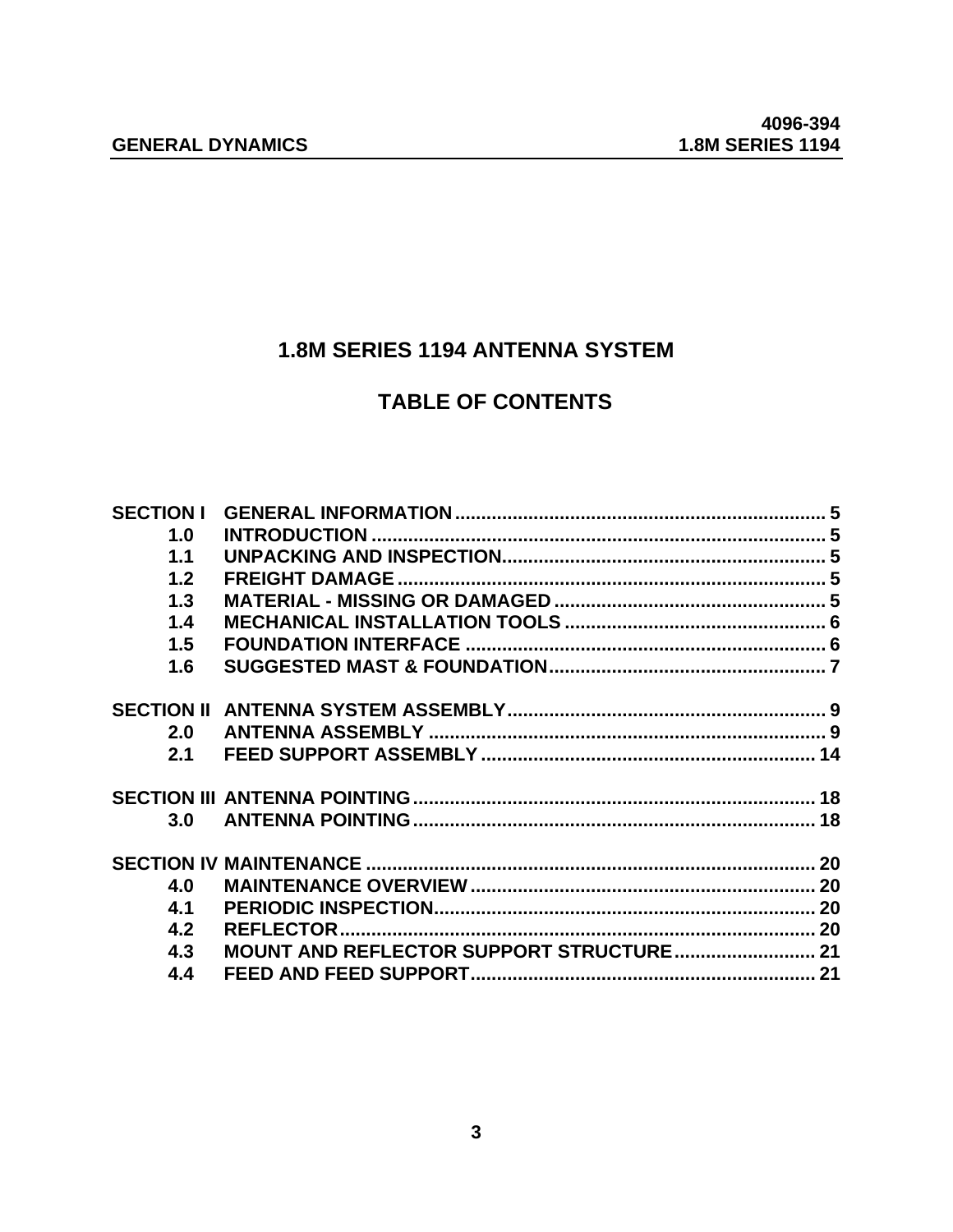# **GENERAL DYNAMICS**

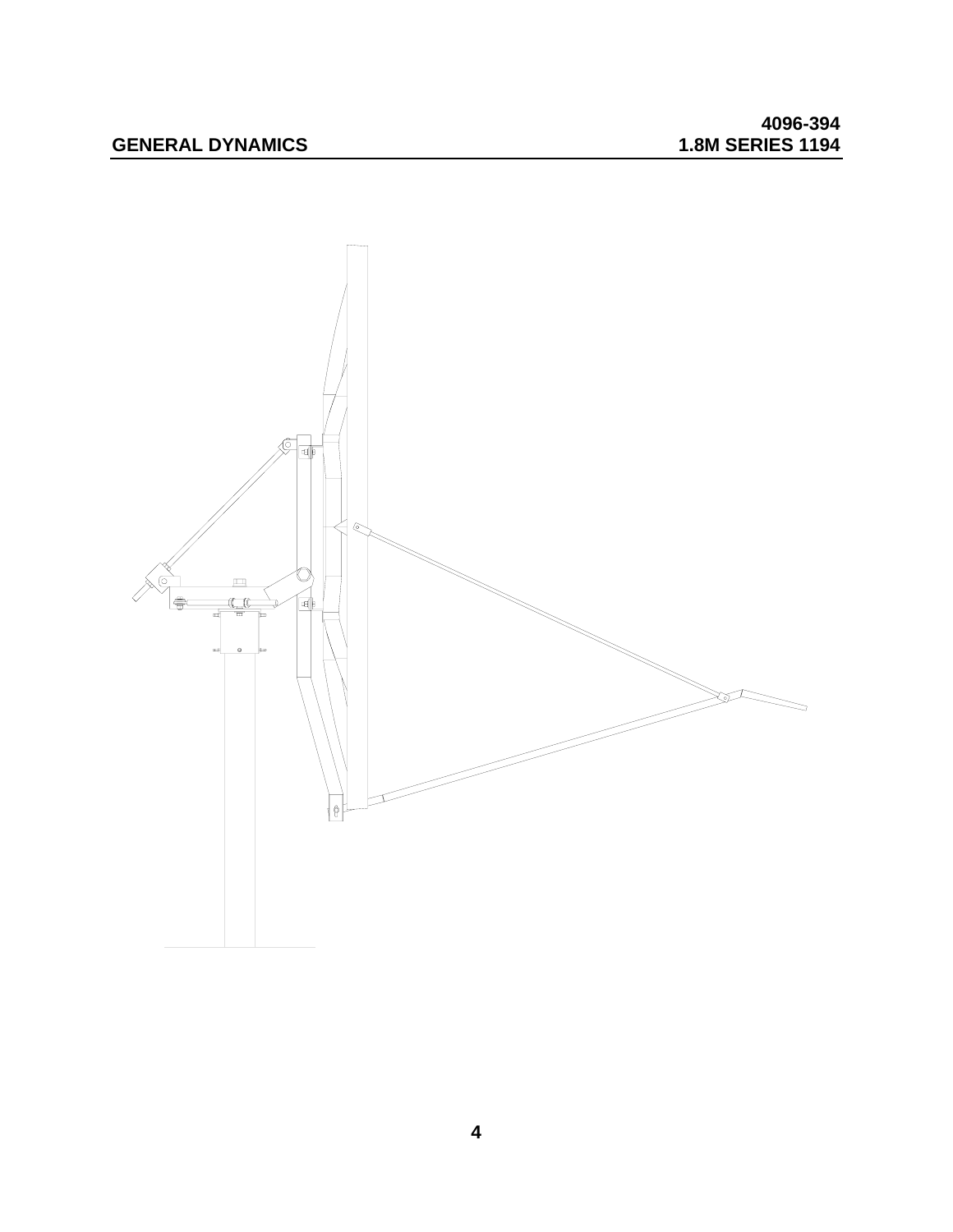# **SECTION I GENERAL INFORMATION**

#### **1.0 INTRODUCTION**

This manual describes the assembly and installation of General Dynamics 1.8M Rx/Tx offset antenna system with an Az/El mount (series number 1194). The Prodelin 1.8M is a rugged, reliable antenna system, which will operate in the 10.95 to 12.75 and 14.0 to 14.5 GHz frequency bands for Ku-Band systems with high efficiency and at the same time successfully withstand the effects of the environment.

These instructions are listed by sections that cover all areas of assembly and installation. Additional sections are included in the manual to provide information on antenna alignment to the satellite and maintenance.

#### **1.1 UNPACKING AND INSPECTION**

The antenna containers should be unpacked and inspected at the earliest date to ensure that all material has been received and is in good condition. A complete packing list for each major component is supplied.

#### **1.2 FREIGHT DAMAGE**

Any damage to materials while in transit should be immediately directed to the freight carrier. He will instruct you on matters regarding any freight damage claims.

#### **1.3 MATERIAL - MISSING OR DAMAGED**

Any questions regarding missing or damaged materials that is not due to the freight carrier should be directed to General Dynamics Customer Service Department at:

> **GENERAL DYNAMICS 1500 Prodelin Drive Newton NC 28658 USA (828) 464-4141**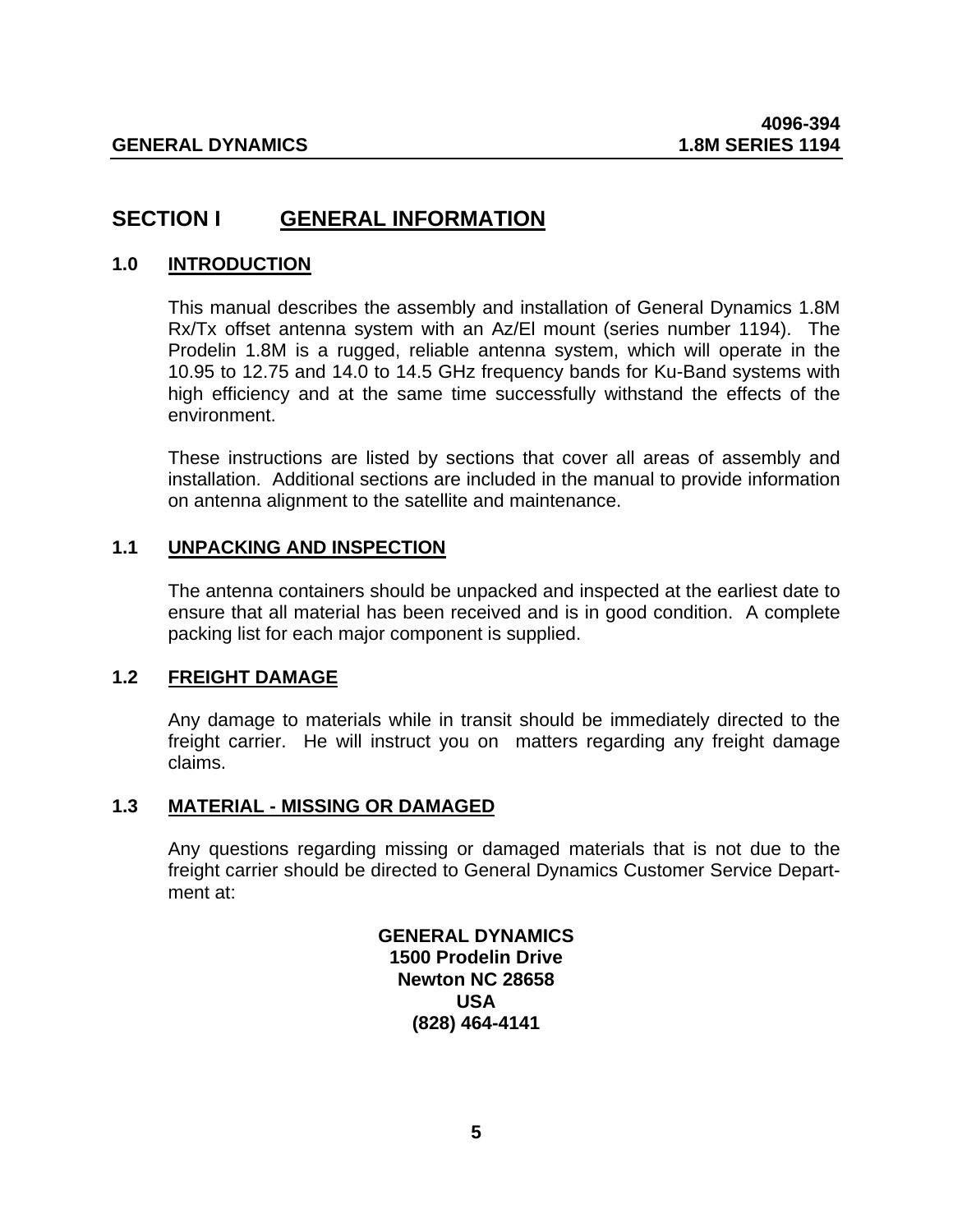### **1.4 MECHANICAL INSTALLATION TOOLS**

The hardware supplied with this antenna system is U.S. SAE standard size. However, the sizes have been chosen to allow use with compatibly sized metric wrenches as shown in the table below.

| <b>HARDWARE SIZE</b> | <b>SAE WRENCH</b><br><b>SIZE</b> | <b>METRIC WRENCH</b><br><b>SIZE</b> | <b>MAXIMUM REC.</b><br><b>TORQUE</b> |
|----------------------|----------------------------------|-------------------------------------|--------------------------------------|
| <b>5/16" BOLT</b>    | 1/2"                             | $13 \text{ mm}$                     | 12 ft-lbs<br>$(1.66 kg-m)$           |
| <b>1/2" BOLT</b>     | 3/4"                             | <b>20 mm</b>                        | 45 ft-lbs<br>$(6.20 kg-m)$           |
| <b>3/4" NUT</b>      | $1 - 1/8"$                       | <b>28 mm</b>                        | 160 ft-lbs<br>(22.07 kg-m)           |
| 1" BOLT              | $1 - 1/2"$                       | <b>38 mm</b>                        | 220 ft-lbs<br>(30.34 kg-m)           |

Also recommended for installation:

Inclinometer Compass Adjustable Wrench

## **1.5 FOUNDATION INTERFACE**

The required interface from the foundation to the mount is 5" schedule 40 pipe (5.56" or 14.12 cm O.D.). A suggested in-ground foundation is shown in Figure 1.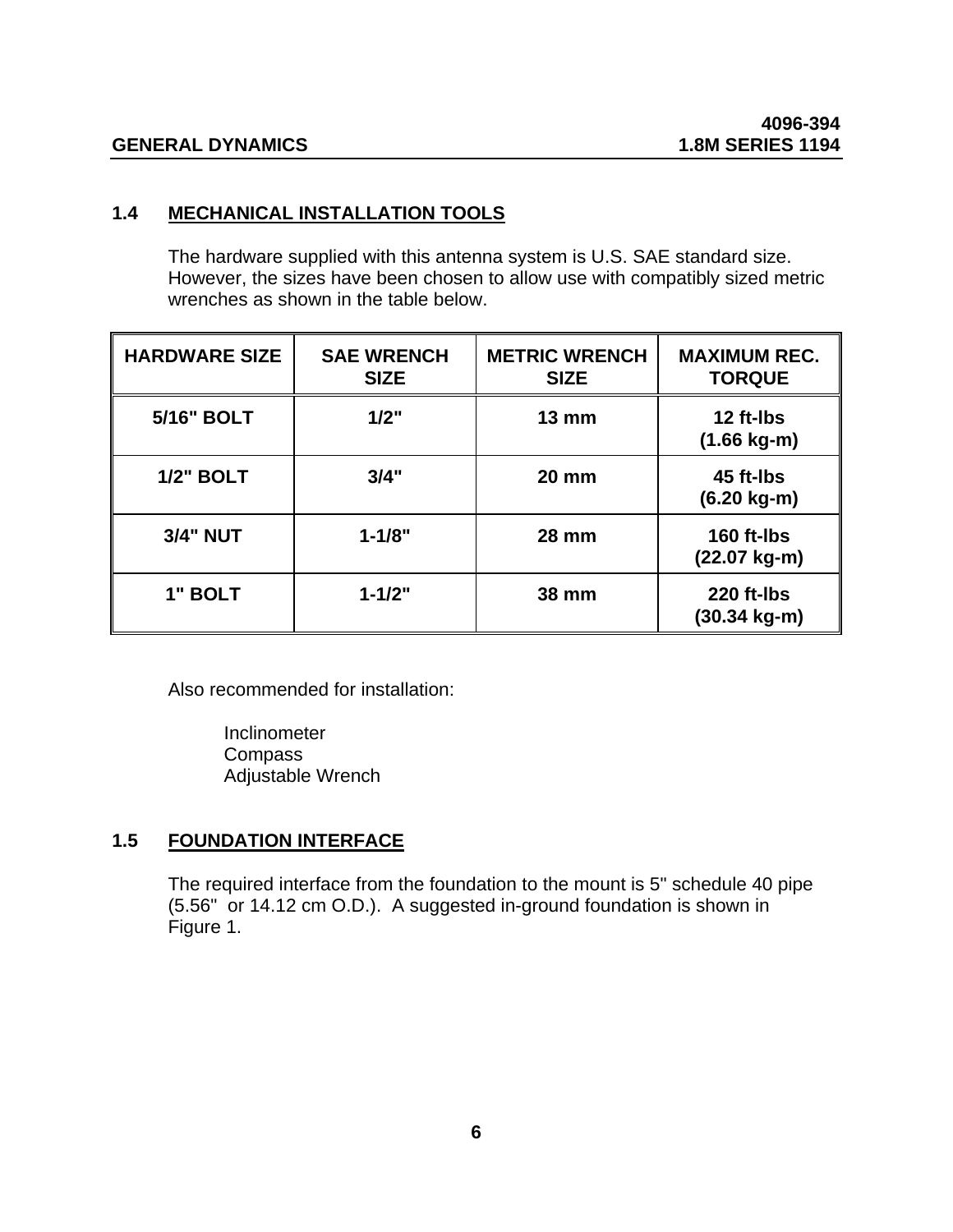#### **1.6 SUGGESTED MAST & FOUNDATION**





#### **NOTES:**

- **1. 2 x 2 x 1/4 HRS Angle and schedule 40 pipe should conform with ASTM A36 and ASTM A53 Type E and S Grade B.**
- **2. All concrete should conform to building code standards and have a minimum compressive strength of 3000 PSI at 28 days. (Per ACI-318-77)**
- **3. Soil bearing capacity should be no less than 2000 PSF.**
- **4. Concrete should be poured against undisturbed soil.**
- **5. Allow concrete 24 hours set time before installation of antenna.**
- **6. The antenna should be properly grounded to meet applicable local codes.**
- **7. Minimum depth as shown or extend to local frost line.**
- **8. Foundation meets the design requirements as set forth by the uniform building code. (1982 edition)**

**(PRODELIN CORPORATION DOES NOT REPRESENT OR WARRANT THAT ANY PARTICULAR DESIGN OR SIZE OF FOUNDATION IS APPROPRIATE FOR ANY LOCALITY OR EARTH STATION INSTALLATION.**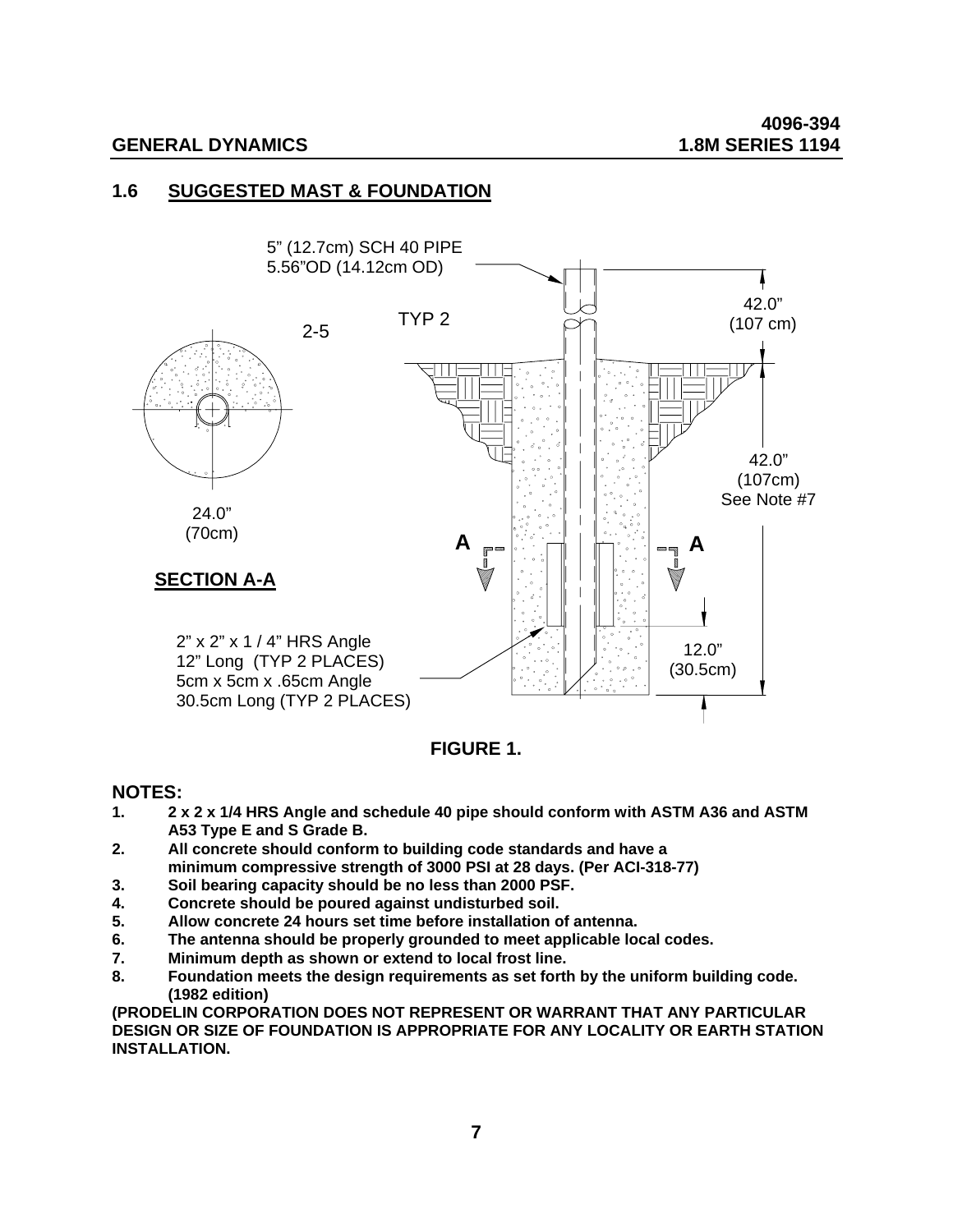# **4096-394**

## **GENERAL DYNAMICS**

| PARTS LIST - 1.8M ANTENNA ASSEMBLY |               |                               |                |  |
|------------------------------------|---------------|-------------------------------|----------------|--|
| <b>ITEM NO.</b>                    | PART NO.      | <b>DESCRIPTION</b>            | <b>QTY</b>     |  |
| 1                                  | <b>VARIES</b> | 1.8M Reflector                | $\mathbf{1}$   |  |
| $\overline{2}$                     | 0181-648      | Az/El Positioner Assembly     | 1              |  |
| 3                                  | 0181-649      | <b>Reflector Support Tube</b> | 1              |  |
| $\overline{4}$                     | 0247-169      | <b>Reflector Cross Arms</b>   | $\overline{2}$ |  |
| 5                                  | 8043-014      | 1/2" x 1.75 Crg Bolt          | $\overline{4}$ |  |
| $6\phantom{1}$                     | 8043-036      | 1/2" x 4.50 Carriage Bolt     | $\overline{4}$ |  |
| $\overline{7}$                     | 8104-007      | 1/2" Hex Nut                  | 8              |  |
| 8                                  | 8202-043      | 1/2" Lockwasher               | 8              |  |
| $\boldsymbol{9}$                   | 8201-043      | 1/2" washer                   | 8              |  |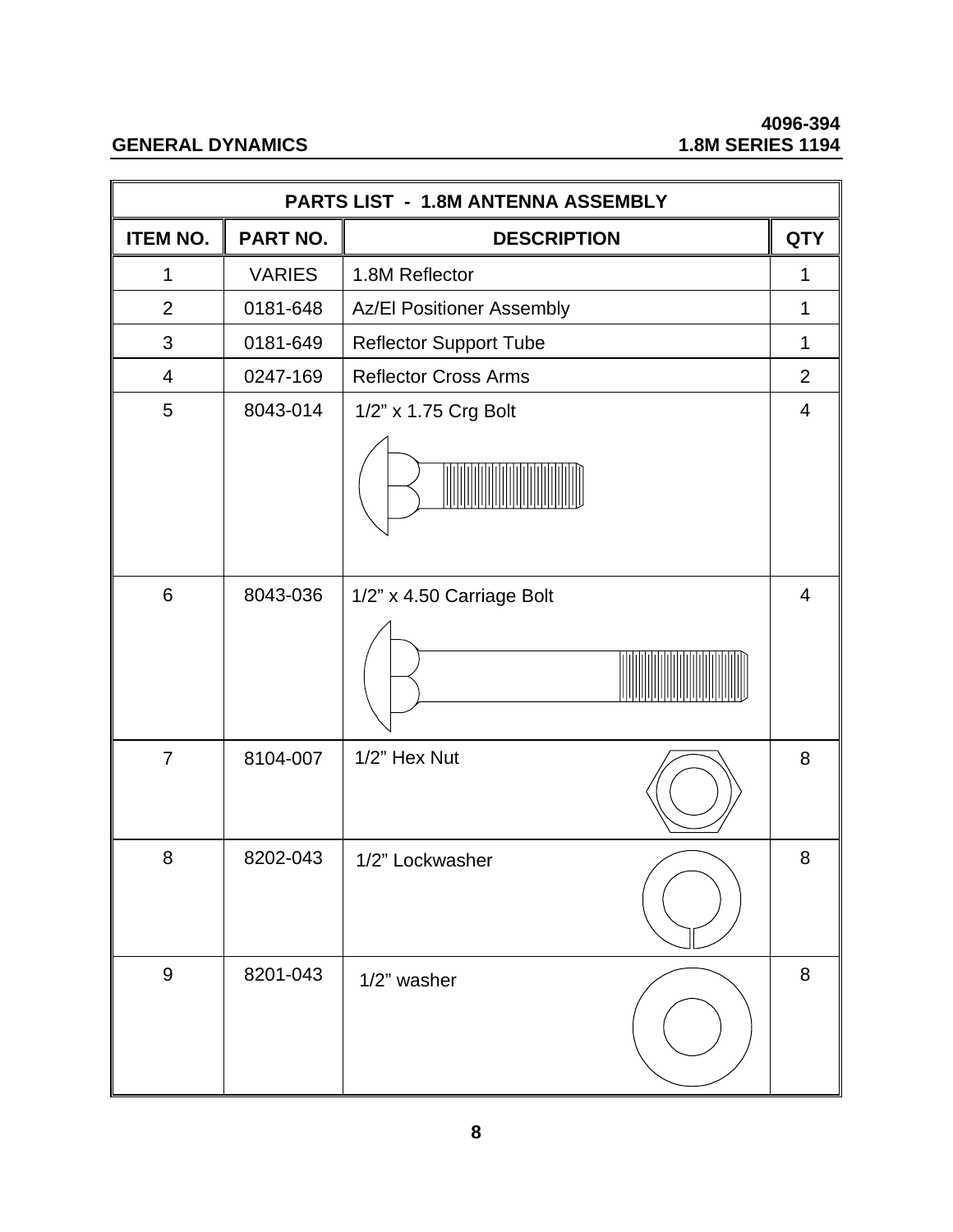# **SECTION II ANTENNA SYSTEM ASSEMBLY**

**CAUTION**: During the assembly procedure, the sequence of instructions must be followed. *Do Not Tighten Any Hardware Until Instructed.* Refer to the antenna assembly parts list and the following steps.

#### **2.0 ANTENNA ASSEMBLY**



### **STEP 1:**

A). Remove azimuth rod from positioner assembly.

B). Set azimuth rod and related hardware aside.



#### **STEP 2:**

A). Loosen rotation bolt on top of positioner.

B). Rotate the positioner so that the canister plate is oriented as shown.

C). Lightly tighten rotation bolt.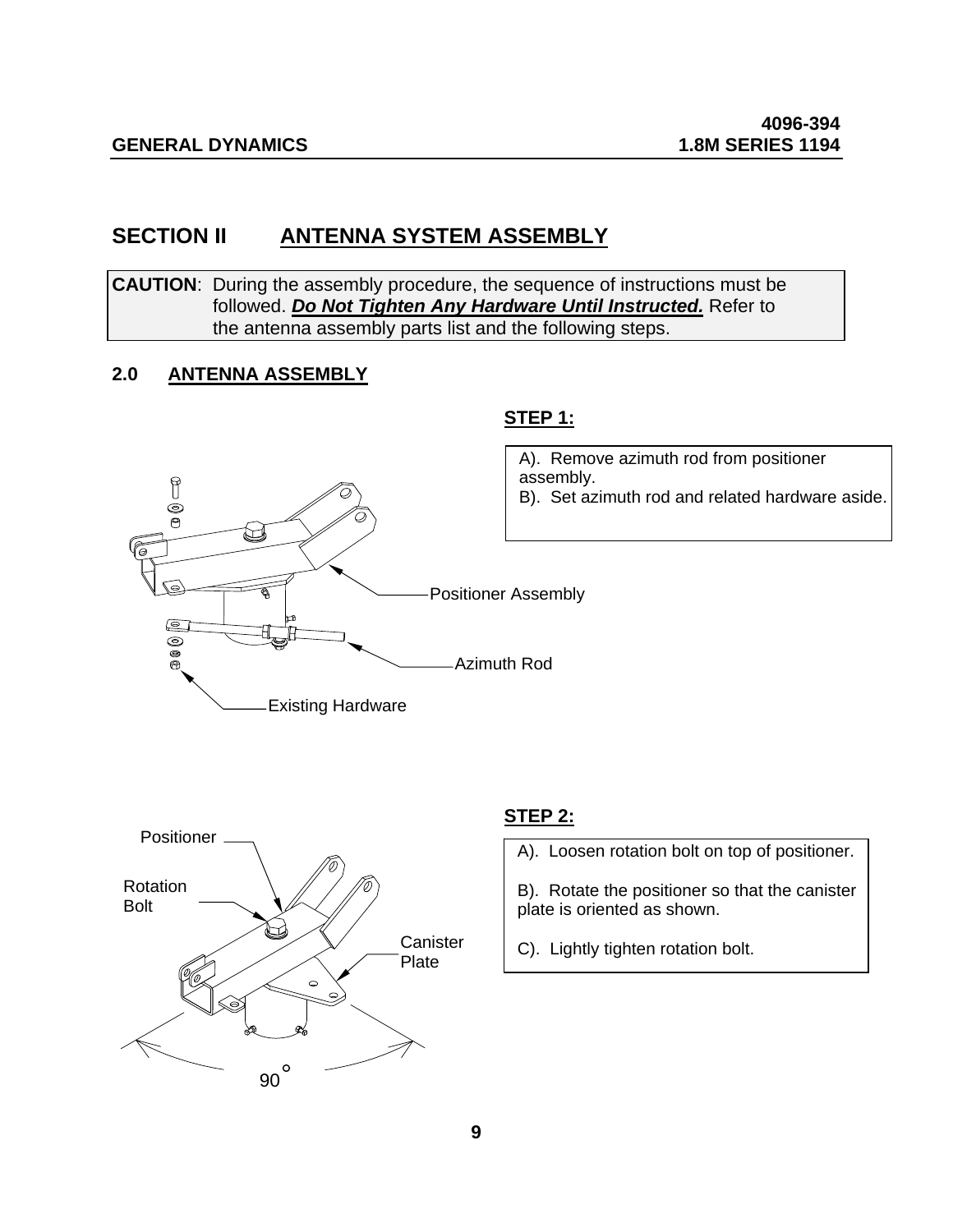

A). Place positioner assembly onto mast pipe.

B). Orient the positioner assembly approximately towards the center of the satellite orbital arc to within  $+/- 10^{\circ}$ as shown.

- C). Securely tighten [6] canister screws.
- D). Tighten [6] lock nuts against canister.



A). Locate azimuth rod (step 1.) and loosen the 3 / 4" nuts to allow movement of the azimuth tube.



#### **STEP 5:**

A). Locate end hole on canister plate. B). Position azimuth tube in hole and secure with 1 / 2" hardware from step 4.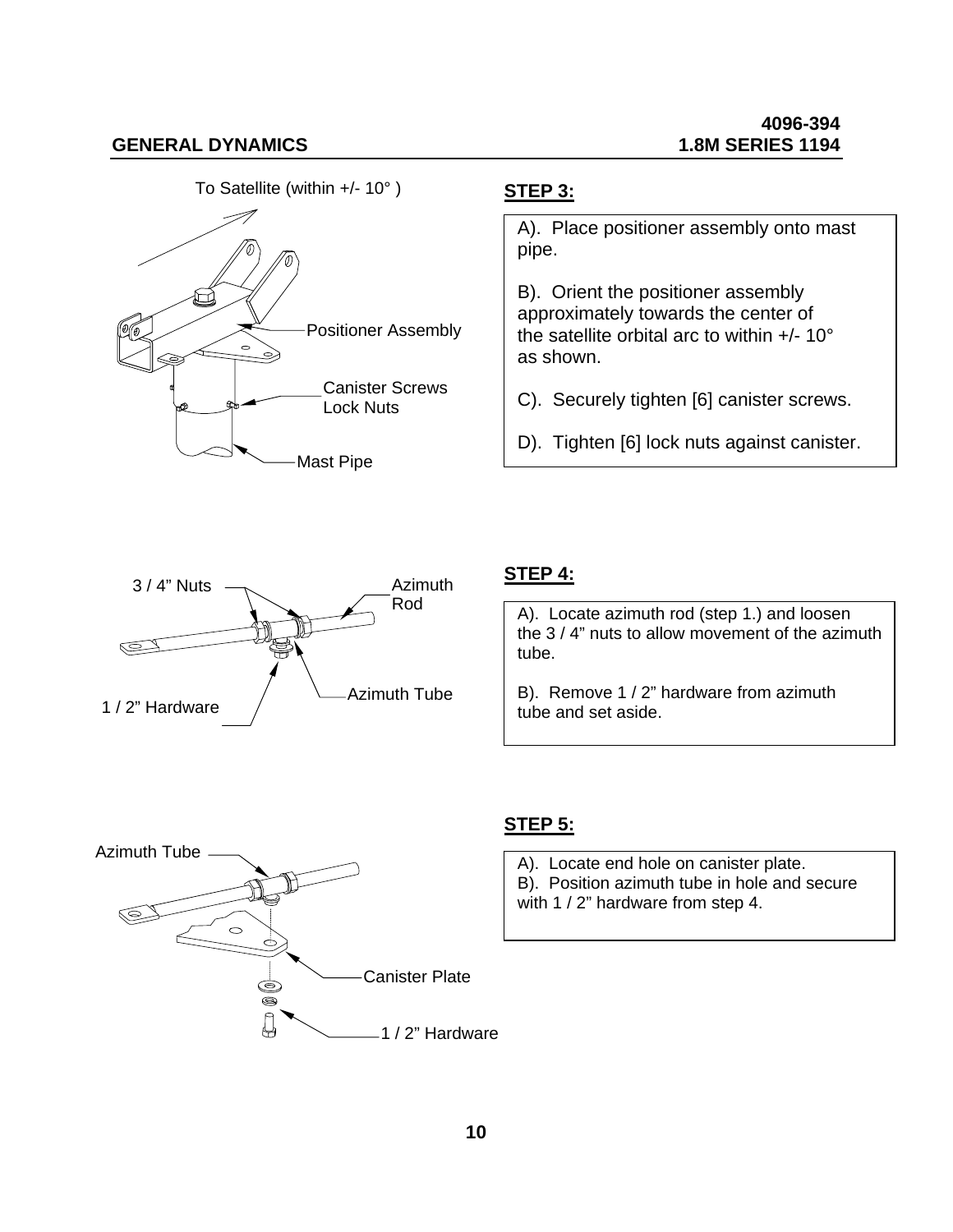

A). Rotate azimuth rod or the positioner so that the hole in the azimuth rod and the hole in the tab on the side of the positioner are lined up. B). Secure the azimuth rod to the positioner with the 1 / 2" hardware removed in step 1.

C). Lightly tighten all of the azimuth adjustment hardware at this time.



#### **STEP 7:**

A). Remove 1" hardware form the reflector support tube.

B). Remove 1 / 2" hardware from the elevation adjustment block and set aside.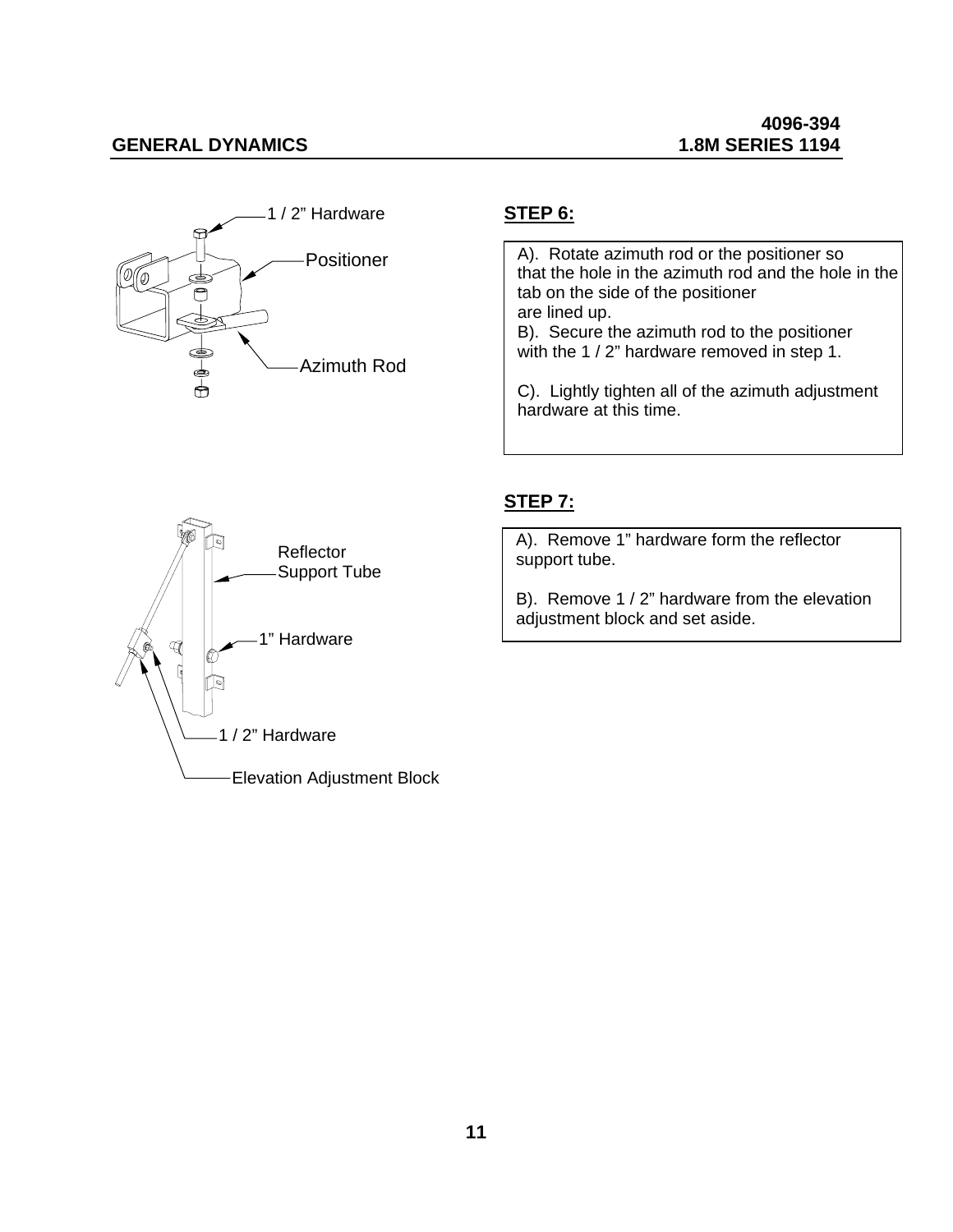

## **STEP 8:**

- A). Place the reflector support tube in between the large tabs on the positioner as shown.
- B). Line up the holes on the tabs with the holes in the reflector support tube.
- C). Secure the support tube to the positioner with the 1" hardware.

#### **STEP 9:**

- A). Loosen 3/4" nuts on elevation rod to allow movement of the elevation block.
- B). Slide elevation block down the elevation rod and position the block in between the small tabs on the positioner so that the holes in both block and tabs are aligned.



#### **STEP 10:**

 A). Secure elevation block to Positioner with 1 / 2" hardware set aside in step 7.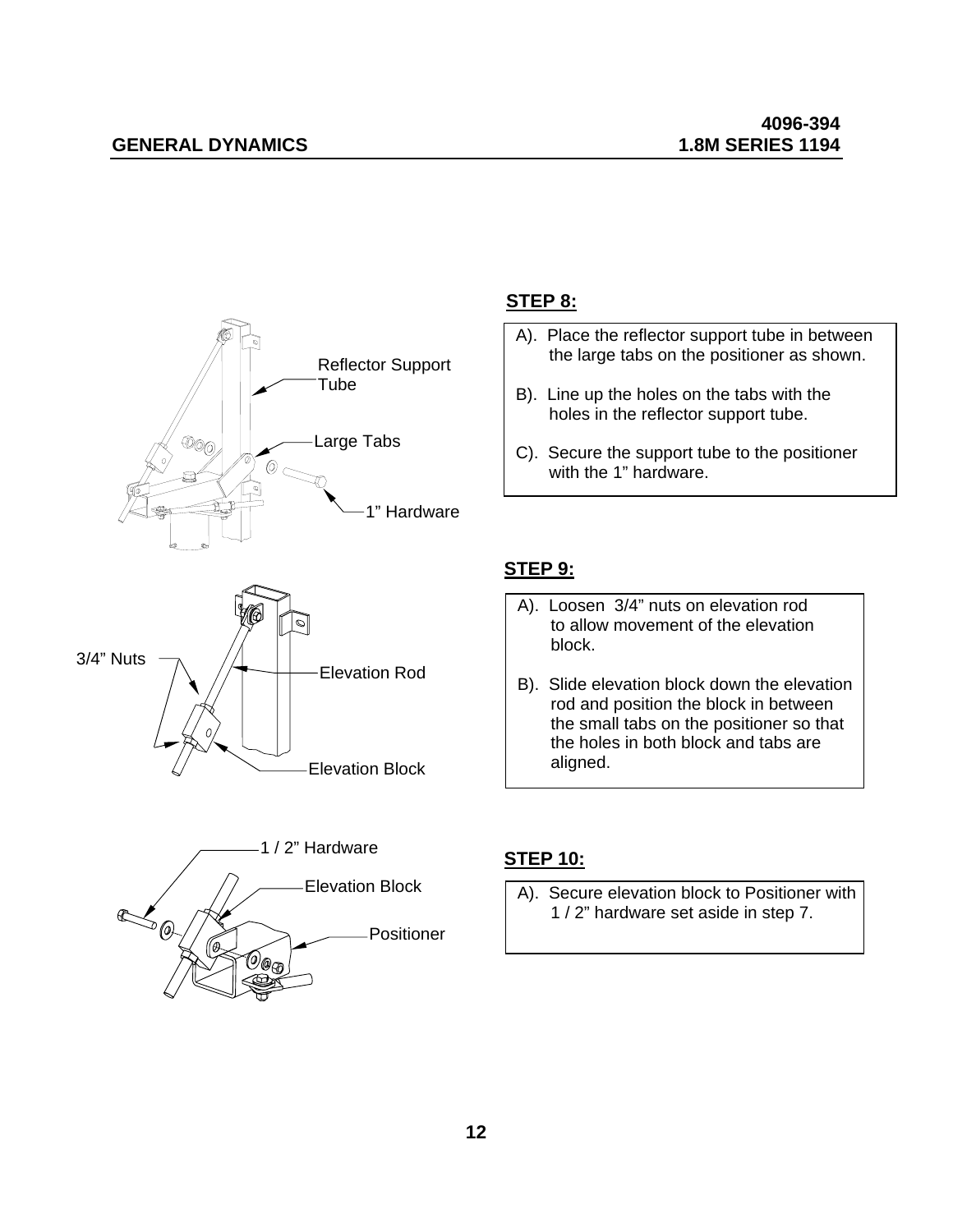

# **STEP 11:**

A). Attach reflector cross arms to the reflector support tube with 1 / 2" hardware (items: 5,7,8,9).

*Note the orientation of cross arms.*



 A). Locate the top of the reflector and insert 2 carriage bolts ( item 6 ) thru top two holes on face of reflector as shown.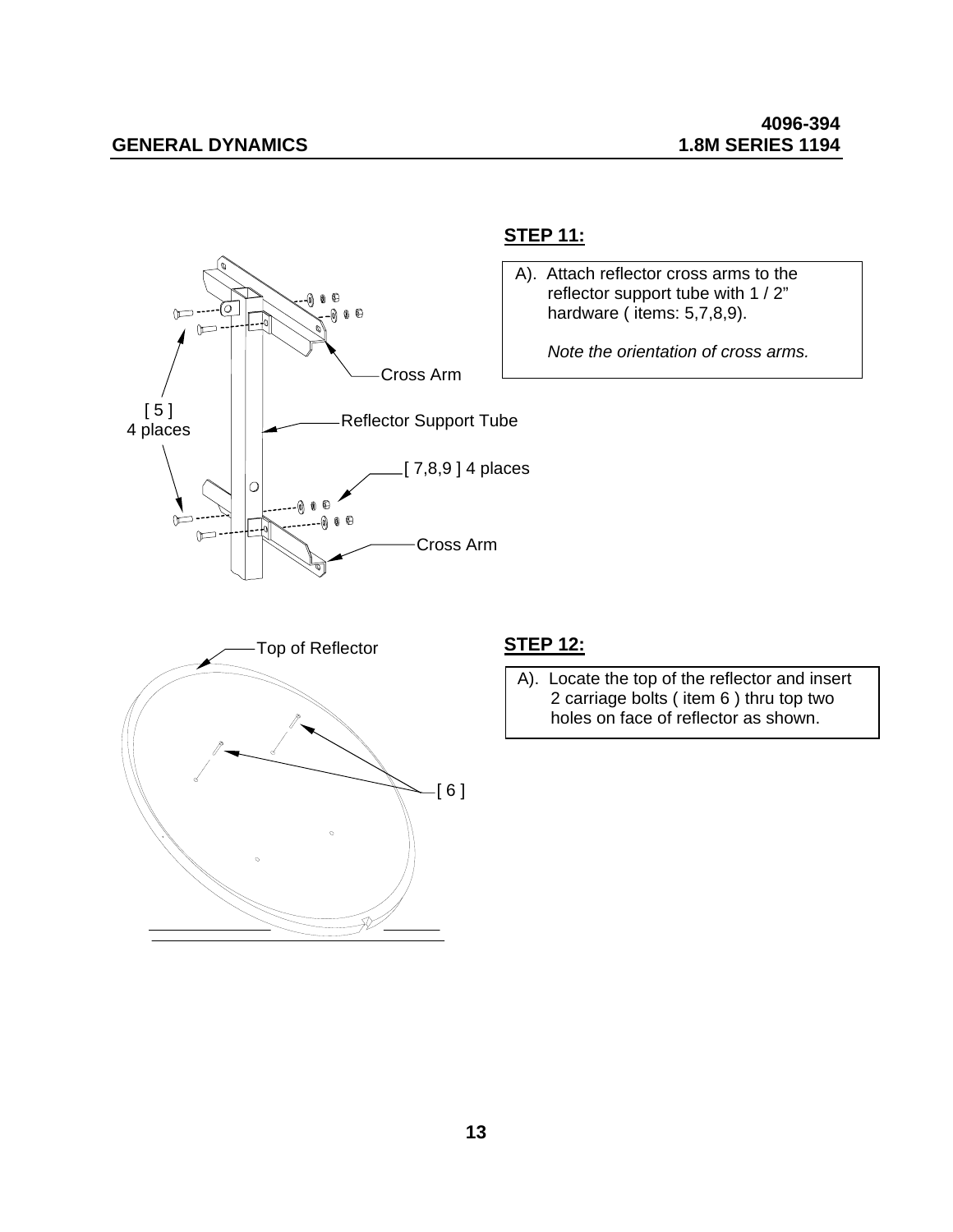

### **STEP 13:**

- A). With a person on each side of the reflector, lift the reflector up.
- B). Position the reflector so that the 2 carriage bolts (step 12) pass thru the two holes in the top cross arm.
- C). Loosely attach 1 / 2" hardware (items,7,8,9). **Note:** the reflector is fully supported at this time.
- D). Insert the 2 remaining carriage bolts (item 6) thru the two bottom reflector mounting holes and thru holes in the bottom cross arm
- E). Secure with items: 7, 8 & 9.
- F). Tighten all reflector mounting hardware per torque specifications listed on page 6.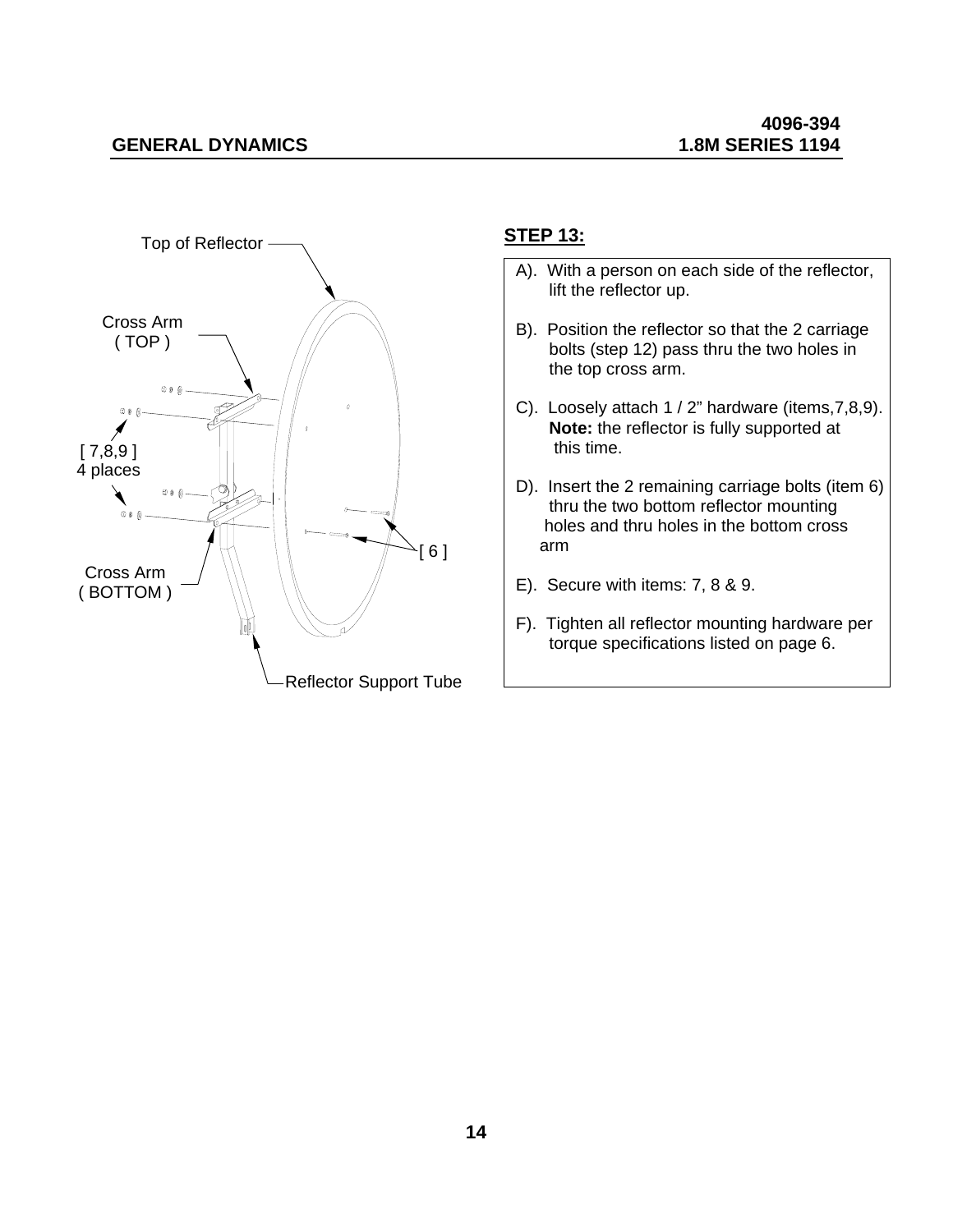### **2.1 FEED SUPPORT ASSEMBLY**

 **These instructions are intended as a general reference for feed support assembly. If your antenna system has specific feed support installation instructions, then refer to them at this time.**

| PARTS LIST - 1.8M FEED SUPPORT |                 |                              |  |                |
|--------------------------------|-----------------|------------------------------|--|----------------|
| <b>ITEM NO.</b>                | <b>PART NO.</b> | <b>DESCRIPTION</b>           |  | <b>QTY</b>     |
| $\mathbf 1$                    | <b>VARIES</b>   | <b>Feed Rod</b>              |  | $\overline{2}$ |
| $\overline{2}$                 | <b>VARIES</b>   | <b>Feed Support Tube</b>     |  | $\mathbf{1}$   |
| 3                              | 8031-008        | 5 / 16" x 1.00" Bolt         |  | 3              |
| $\overline{4}$                 | 8031-026        | 5 / 16" x 3.25" Bolt         |  | 1              |
|                                |                 |                              |  |                |
| 5                              | 8201-041        | 5 / 16" Flatwasher           |  | 10             |
| 6                              | 8202-041        | 5 / 16" Lock Washer          |  | 6              |
| $\overline{7}$                 | 8101-009        | 5 / 16" Hex Nut              |  | 6              |
| 8                              | 8038-006        | 5 / 16" x .75" Carriage Bolt |  | $\overline{2}$ |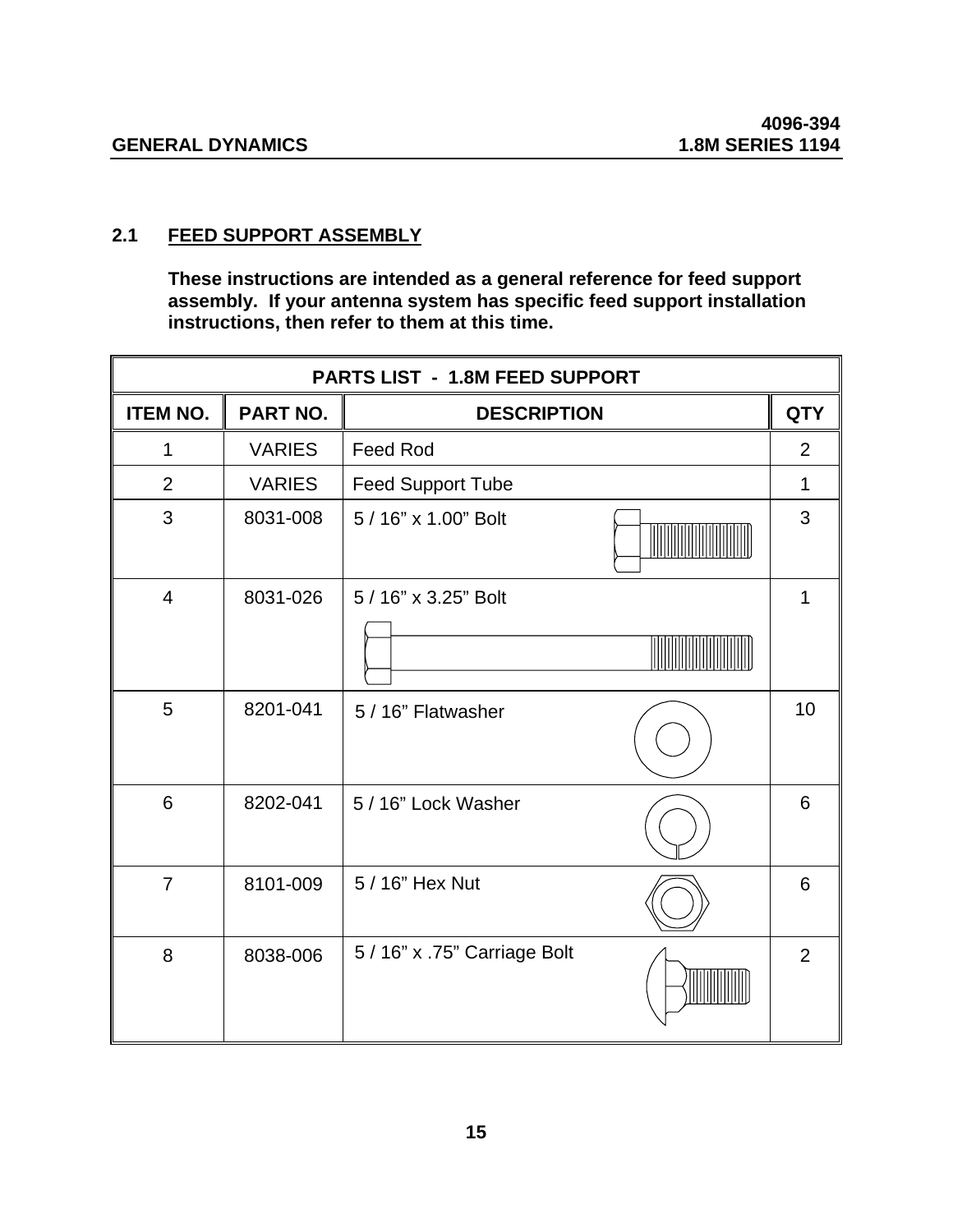#### **CAUTION:** During the assembly procedure, the sequence of instructions must be followed**.** *Do Not Tighten Any Hardware Until Instructed.*  Refer to the feed support parts list and the steps shown below**.**



# **STEP 1:**

- A). Attach feed rods to reflector with ( items: 3, 6, 7 ) and with [ 2 ] of ( item 5 ).
- NOTE: The 2.00" flat end of the feed mounts to the outside rim of the reflector



A). Mount feed support tube between the feed support brackets with [ 2 ] of ( items: 8, 5, 6, 7 ).

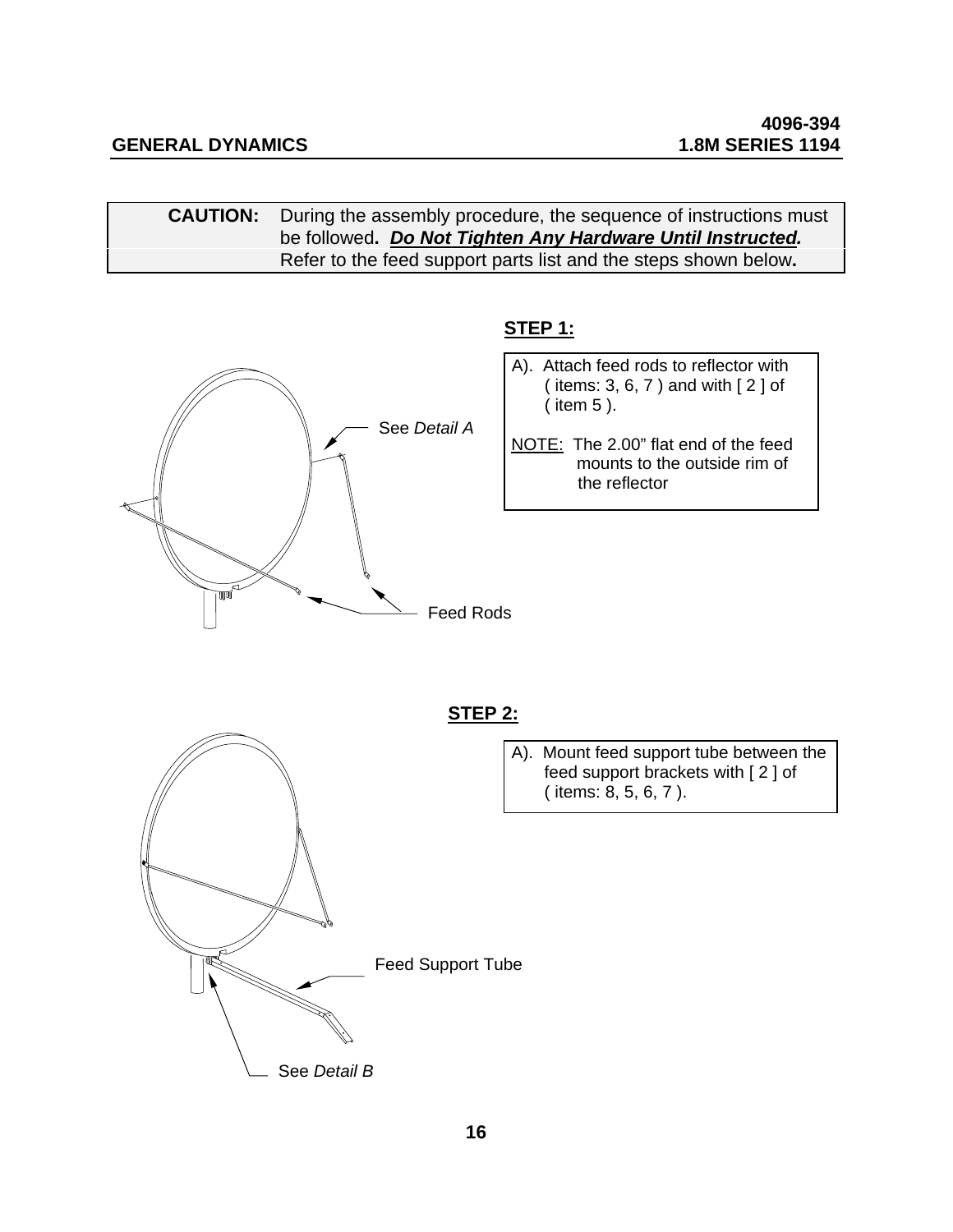



#### **STEP 4:**

- A). Attach feed support tube to the reflector with ( items: 3, 6, 7 ) and with  $[2]$  of (item 5).
- B). Tighten the hardware at the reflector rim snugly ( Detail A ).
- C). Tighten the hardware connecting the feed rods to the feed support tube ( Detail C ).
- D). Tighten the hardware that connects the feed support tube to the feed support brackets (Detail B).
- E). Tighten the hardware connecting the feed support tube to the reflector ( Detail D ).
- F). Refer to separate instructions for the specific feed/ODE assembly to feed support.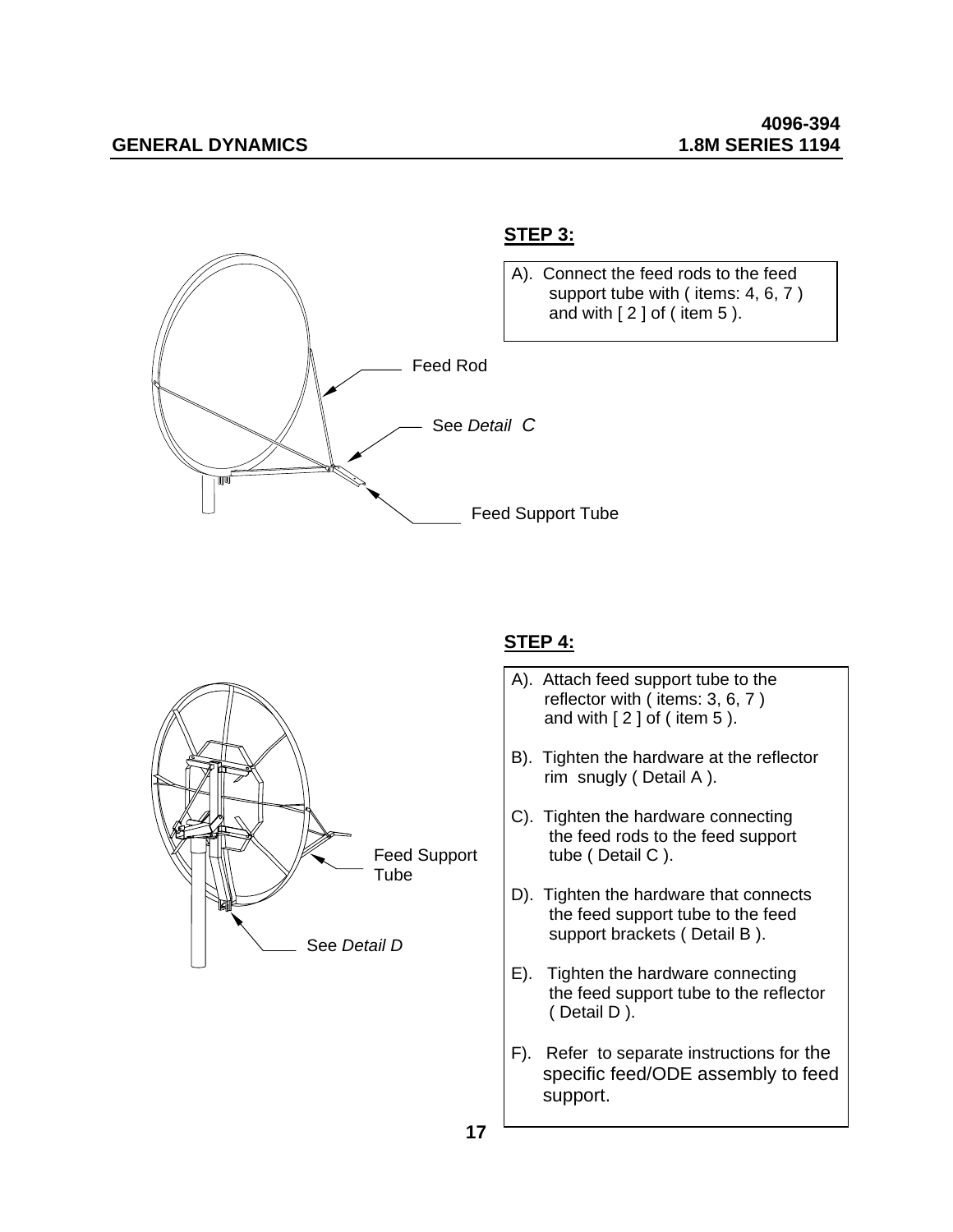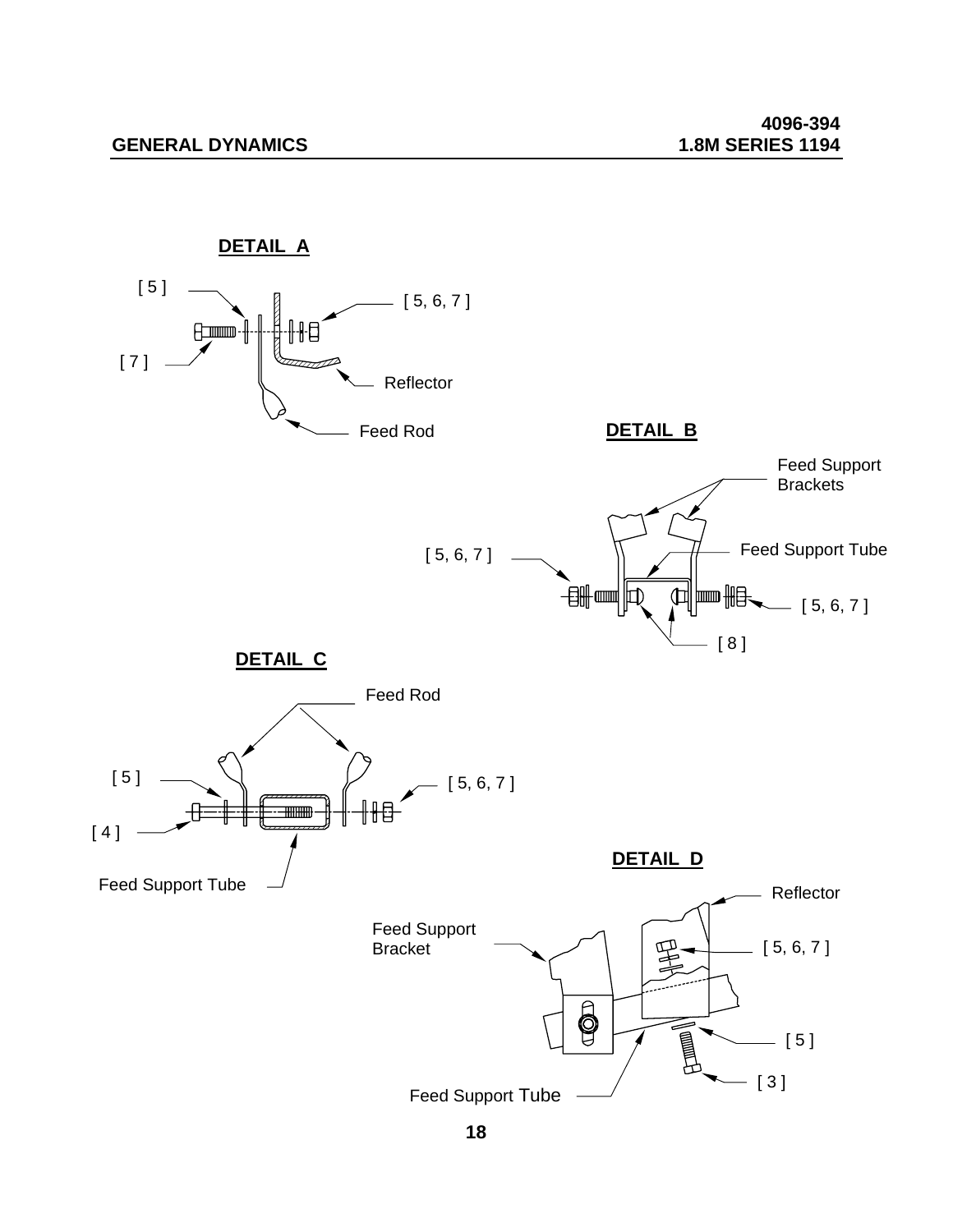#### **SECTION III ANTENNA POINTING**

#### **3.0 ANTENNA POINTING**

The 1.8meter reflector contains an elevation offset look angle. Therefore, when the reflector aperture is perpendicular to the ground, the antenna is actually looking 17.3° in elevation. Refer to Figure 2.

- Step 1: Place an inclinometer on the reflector support tube as shown in Figure 2. The surface allows for the offset look angle and therefore a direct reading can be taken for elevation.
- Step 2: Adjust the reflector up or down in elevation by turning the two 3/4" hex nuts at the elevation block until the desired elevation is read on the inclinometer. Snug the hardware.
- Step 3: Azimuth Adjustment: With the electronics set to acquire the satellite, rotate the antenna in azimuth until the satellite is found. Snug the azimuth adjustment hardware.
- Step 4: Peak the antenna signal by fine adjustments made in both azimuth and elevation until the optimum signal is achieved.
- Step 5: Tighten all hardware used for adjustment.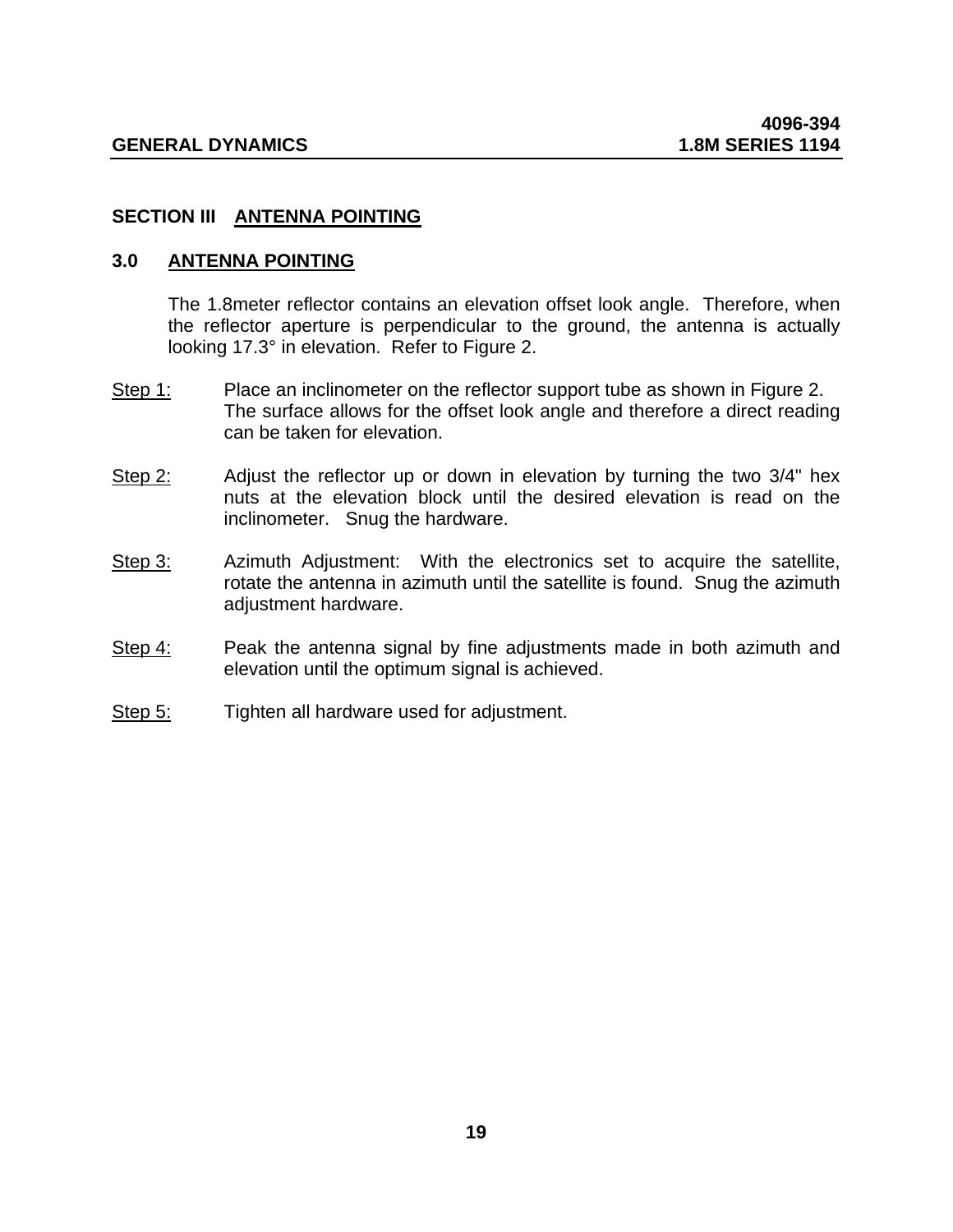# **GENERAL DYNAMICS**



## **FIGURE 2.**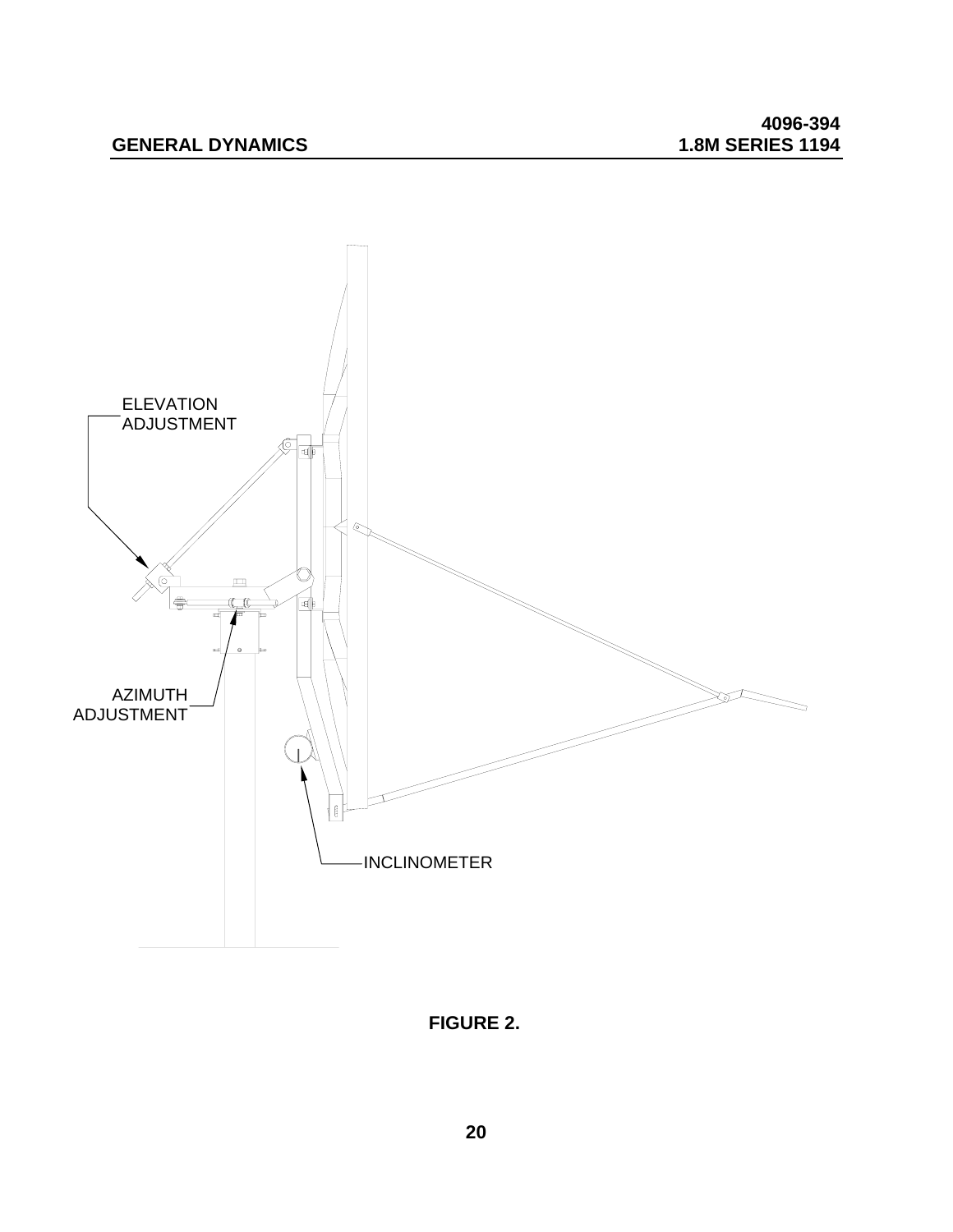#### **SECTION IV MAINTENANCE**

#### **4.0 MAINTENANCE OVERVIEW**

After installation, the antenna requires only periodic inspection. It is anticipated that maintenance, if required, will be minimal and easily handled by a local or inhouse maintenance staff. The materials used in the construction of this Earth Station Antenna virtually eliminate any maintenance repairs.

#### **4.1 PERIODIC INSPECTION**

It is suggested that a periodic inspection be performed at least every six months.

#### **NOTE: After any very severe weather conditions, inspection of the antenna should be performed to determine if foreign objects have caused damage or if survival specifications have been exceeded.**

This inspection should include the following:

- 1) Check all bolting locations all bolts should be tight.
- 2) Check all structural members repair or replace if damaged.
- 3) Check the foundation anchor bolts they must be secure and with no failure signs in foundation.
- 4) Check for corrosion on the reflector structure and mount.

#### **4.2 REFLECTOR**

General Dynamics reflector does not require any maintenance. The composite construction of the reflector is virtually impervious to any damages that could be caused by weather or other atmospheric conditions.

It is only necessary to inspect for any physical damage done by vandalism or very severe weather conditions.

Should any damage be detected to a portion of the reflector, contact the Customer Service Department at Prodelin for recommendations involving reflector repair.